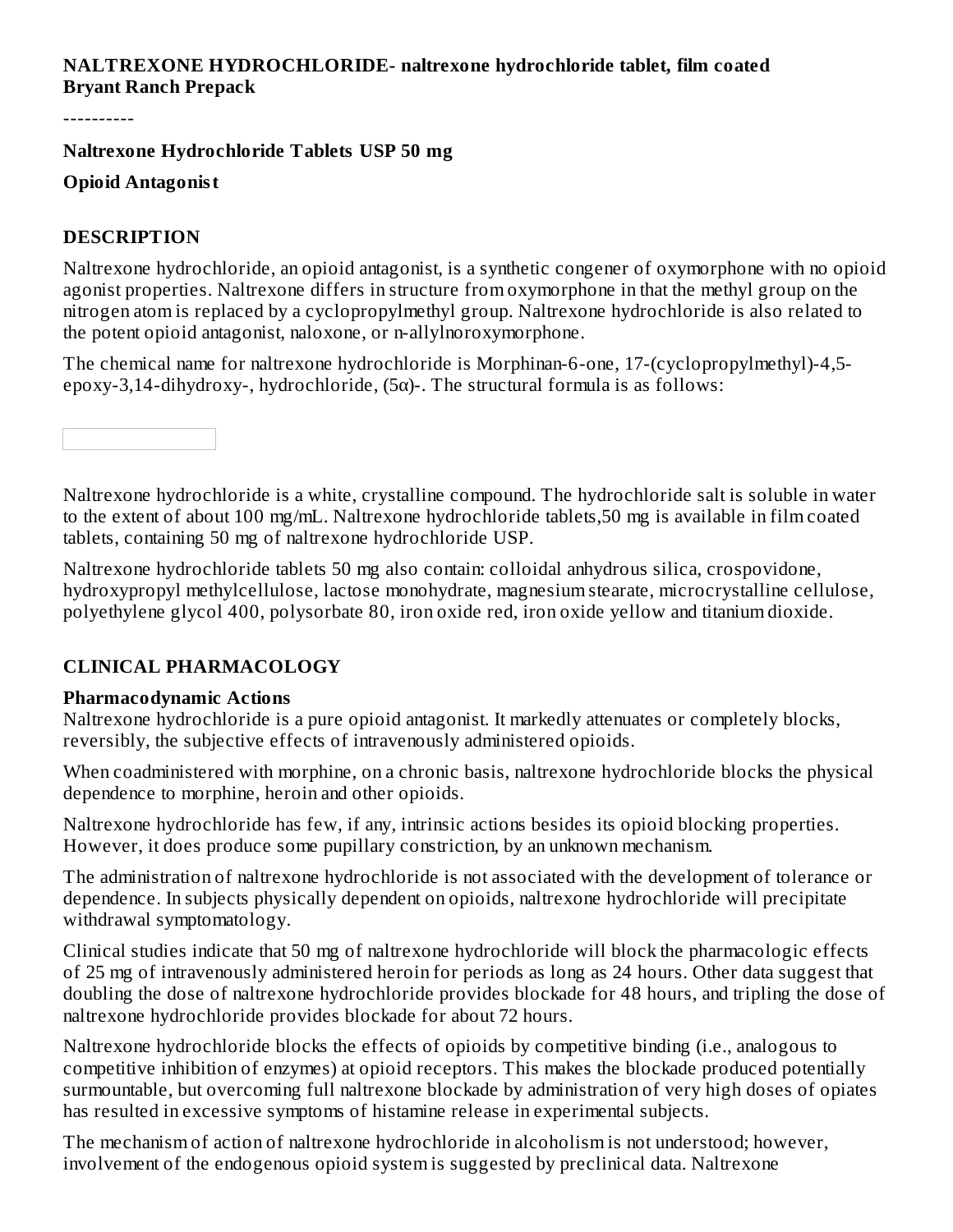hydrochloride, an opioid receptor antagonist, competitively binds to such receptors and may block the effects of endogenous opioids. Opioid antagonists have been shown to reduce alcohol consumption by animals, and naltrexone hydrochloride has been shown to reduce alcohol consumption in clinical studies.

Naltrexone hydrochloride is not aversive therapy and does not cause a disulfiram-like reaction either as a result of opiate use or ethanol ingestion.

## **Pharmacokinetics**

Naltrexone hydrochloride is a pure opioid receptor antagonist. Although well absorbed orally, naltrexone is subject to significant first pass metabolism with oral bioavailability estimates ranging from 5 to 40%. The activity of naltrexone is believed to be due to both parent and the 6-β-naltrexol metabolite. Both parent drug and metabolites are excreted primarily by the kidney (53% to 79% of the dose), however, urinary excretion of unchanged naltrexone accounts for less than 2% of an oral dose and fecal excretion is a minor elimination pathway. The mean elimination half-life (T  $_{\rm 1/2})$  values for naltrexone and 6-β-naltrexol are 4 hours and 13 hours, respectively. Naltrexone and 6-β-naltrexol are dose proportional in terms of AUC and C  $_{\rm max}$  over the range of 50 to 200 mg and do not accumulate after 100 mg daily doses.

## **Absorption**

Following oral administration, naltrexone undergoes rapid and nearly complete absorption with approximately 96% of the dose absorbed from the gastrointestinal tract. Peak plasma levels of both naltrexone and 6-β-naltrexol occur within one hour of dosing.

## **Distribution**

The volume of distribution for naltrexone following intravenous administration is estimated to be 1350 liters. *In vitro* tests with human plasma show naltrexone to be 21% bound to plasma proteins over the therapeutic dose range.

## **Metabolism**

The systemic clearance (after intravenous administration) of naltrexone is  $\sim$ 3.5 L/min, which exceeds liver blood flow (~1.2 L/min). This suggests both that naltrexone is a highly extracted drug (>98%) metabolized) and that extrahepatic sites of drug metabolism exist. The major metabolite of naltrexone is 6-β-naltrexol. Two other minor metabolites are 2-hydroxy-3-methoxy-6-β-naltrexol and 2-hydroxy-3 methyl-naltrexone. Naltrexone and its metabolites are also conjugated to form additional metabolic products.

## **Elimination**

The renal clearance for naltrexone ranges from 30 to 127 mL/min and suggests that renal elimination is primarily by glomerular filtration. In comparison, the renal clearance for 6-β-naltrexol ranges from 230 to 369 mL/min, suggesting an additional renal tubular secretory mechanism. The urinary excretion of unchanged naltrexone accounts for less than 2% of an oral dose; urinary excretion of unchanged and conjugated 6-β-naltrexol accounts for 43% of an oral dose. The pharmacokinetic profile of naltrexone suggests that naltrexone and its metabolites may undergo enterohepatic recycling.

#### **Hepatic and Renal Impairment**

Naltrexone appears to have extra-hepatic sites of drug metabolism and its major metabolite undergoes active tubular secretion (see **Metabolism** above). Adequate studies of naltrexone in patients with severe hepatic or renal impairment have not been conducted (see **PRECAUTIONS: Special Risk Patients).**

## **Clinical Trials**

*Alcoholism:* The efficacy of naltrexone hydrochloride as an aid to the treatment of alcoholism was tested in placebo-controlled, outpatient, double blind trials. These studies used a dose of naltrexone hydrochloride tablets 50 mg once daily for 12 weeks as an adjunct to social and psychotherapeutic methods when given under conditions that enhanced patient compliance. Patients with psychosis, dementia, and secondary psychiatric diagnoses were excluded from these studies.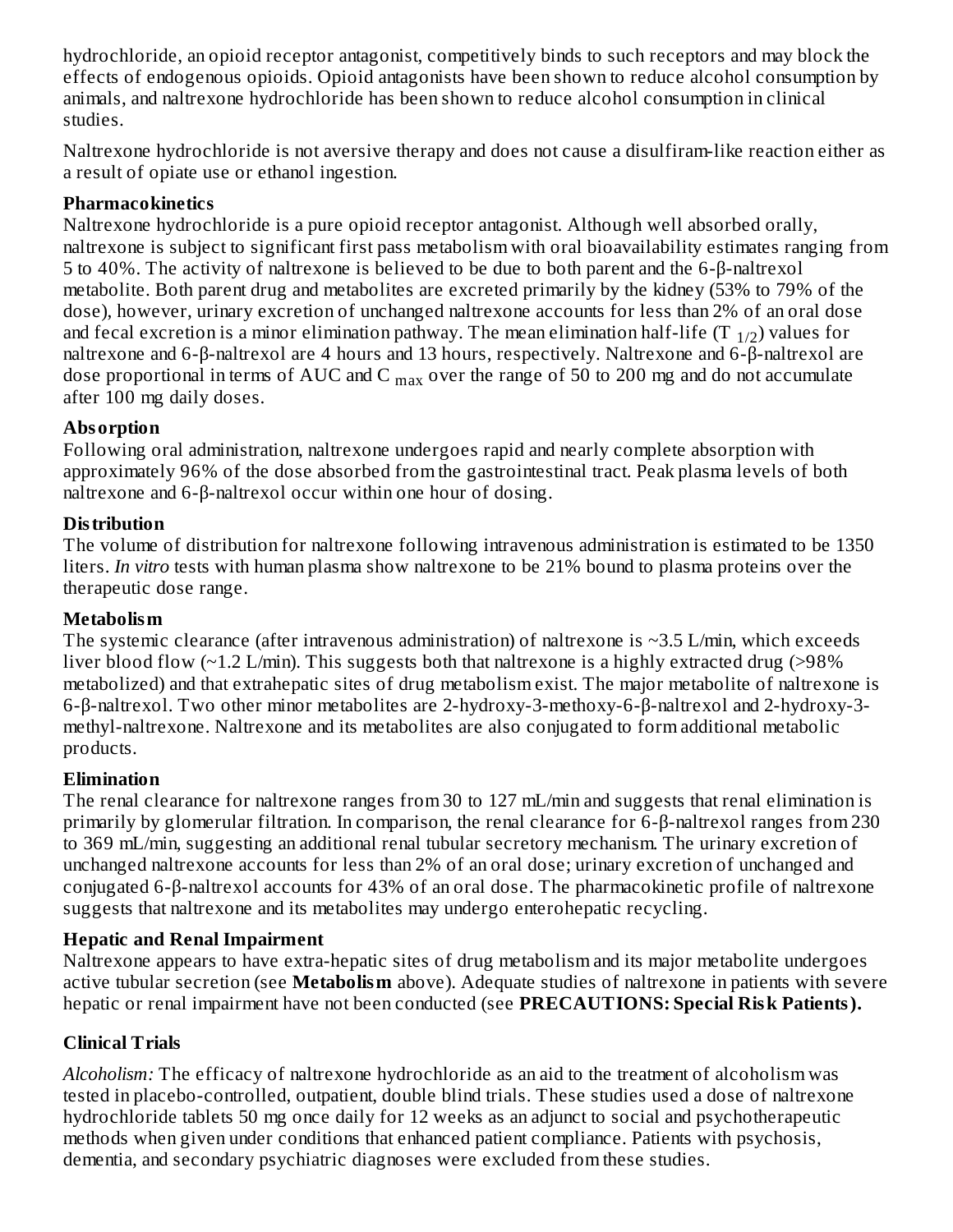In one of these studies, 104 alcohol-dependent patients were randomized to receive either naltrexone hydrochloride tablets 50 mg once daily or placebo. In this study, naltrexone hydrochloride proved superior to placebo in measures of drinking including abstention rates (51% vs. 23%), number of drinking days, and relapse (31% vs. 60%). In a second study with 82 alcohol-dependent patients, the group of patients receiving naltrexone hydrochloride were shown to have lower relapse rates (21% vs. 41%), less alcohol craving, and fewer drinking days compared with patients who received placebo, but these results depended on the specific analysis used.

The clinical use of naltrexone hydrochloride as adjunctive pharmacotherapy for the treatment of alcoholism was also evaluated in a multicenter safety study. This study of 865 individuals with alcoholism included patients with comorbid psychiatric conditions, concomitant medications, polysubstance abuse and HIV disease. Results of this study demonstrated that the side effect profile of naltrexone hydrochloride appears to be similar in both alcoholic and opioid dependent populations, and that serious side effects are uncommon.

In the clinical studies, treatment with naltrexone hydrochloride supported abstinence, prevented relapse and decreased alcohol consumption. In the uncontrolled study, the patterns of abstinence and relapse were similar to those observed in the controlled studies. Naltrexone hydrochloride was not uniformly helpful to all patients, and the expected effect of the drug is a modest improvement in the outcome of conventional treatment.

*Treatment of Opioid Addiction* Naltrexone hydrochloride has been shown to produce complete blockade of the euphoric effects of opioids in both volunteer and addict populations. When administered by means that enforce compliance, it will produce an effective opioid blockade, but has not been shown to affect the use of cocaine or other non-opioid drugs of abuse.

There are no data that demonstrate an unequivocally beneficial effect of naltrexone hydrochloride on rates of recidivism among detoxified, formerly opioid-dependent individuals who self-administer the drug. The failure of the drug in this setting appears to be due to poor medication compliance.

The drug is reported to be of greatest use in good prognosis opioid addicts who take the drug as part of a comprehensive occupational rehabilitative program, behavioral contract, or other complianceenhancing protocol. Naltrexone hydrochloride, unlike methadone or LAAM (levo-alpha-acetylmethadol), does not reinforce medication compliance and is expected to have a therapeutic effect only when given under external conditions that support continued use of the medication.

## **INDICATIONS AND USAGE**

Naltrexone hydrochloride tablets USP 50 mg is indicated in the treatment of alcohol dependence and for the blockade of the effects of exogenously administered opioids.

Naltrexone hydrochloride tablets USP 50 mg has not been shown to provide any therapeutic benefit except as part of an appropriate plan of management for the addictions.

## **CONTRAINDICATIONS**

Naltrexone hydrochloride is contraindicated in

- 1. Patients receiving opioid analgesics.
- 2. Patients currently dependent on opioids, including those currently maintained on opiate agonists (e.g., methadone ) or partial agonists (e.g., buprenorphine)
- 3. Patients in acute opioid withdrawal (see **WARNINGS**).
- 4. Any individual who has failed the naloxone challenge test or who has a positive urine screen for opioids.
- 5. Any individual with a history of sensitivity to naltrexone hydrochloride or any other components of this product.It is not known if there is any cross-sensitivity with naloxone or the phenanthrene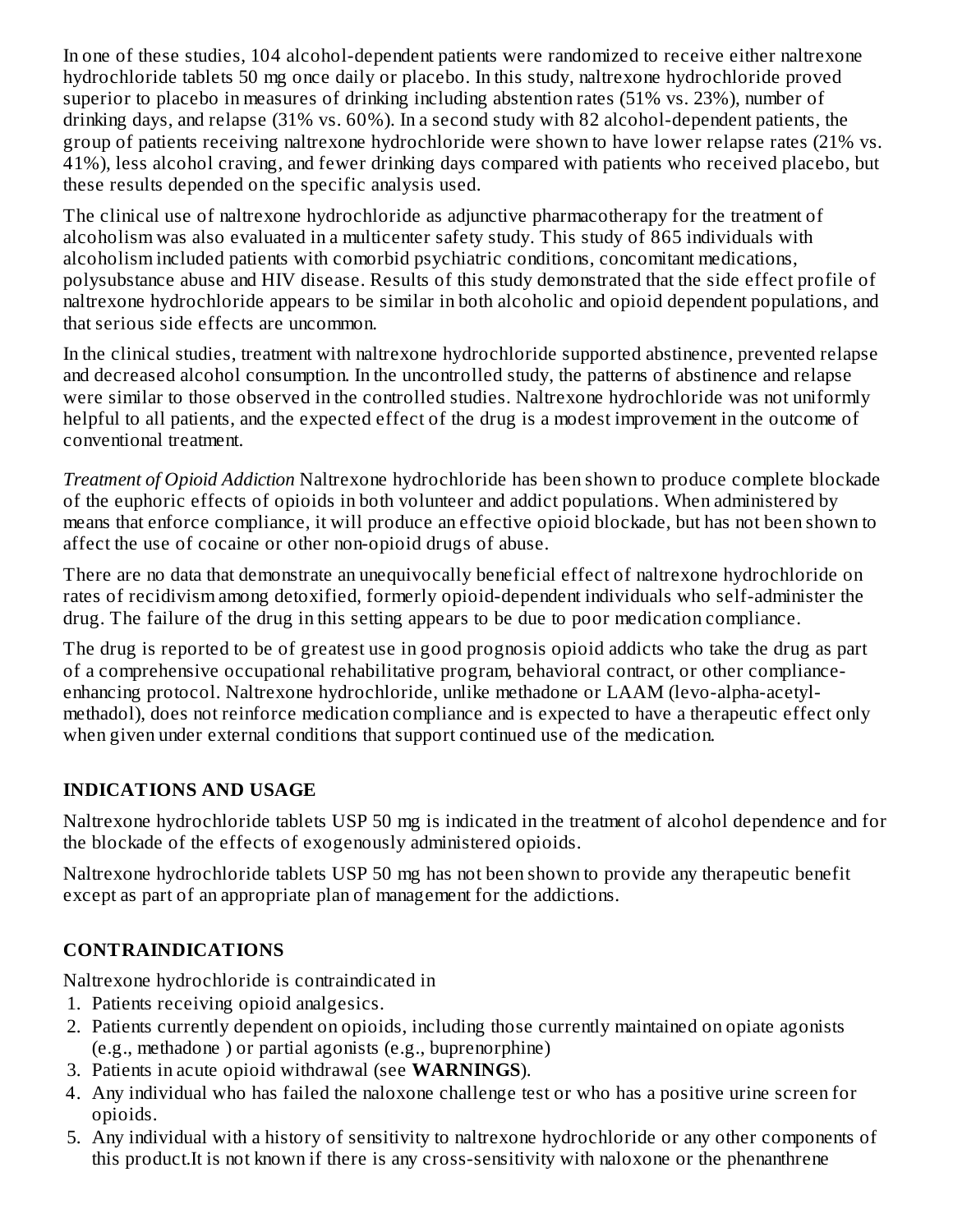#### **WARNINGS**

#### **Vulnerability to Opioid Overdos e**

After opioid detoxification, patients are likely to have reduced tolerance to opioids. As the blockade of exogenous opioids provided by naltrexone hydrochloride wanes and eventually dissipates completely, patients who have been treated with naltrexone hydrochloride may respond to lower doses of opioids than previously used, just as they would shortly after completing detoxification.

This could result in potentially life-threatening opioid intoxication (respiratory compromise or arrest, circulatory collapse, etc.) if the patient uses previously tolerated doses of opioids. Cases of opioid overdose with fatal outcomes have been reported in patients after discontinuing treatment.

Patients should be alerted that they may be more sensitive to opioids, even at lower doses, after naltrexone hydrochloride treatment is discontinued. It is important that patients inform family members, and the people closest to the patient of this increased sensitivity to opioids and the risk of overdose. (see **PRECAUTIONS, Information for Patients**).

There is also the possibility that a patient who is treated with naltrexone hydrochloride could overcome the opioid blockade effect of naltrexone hydrochloride.

Although naltrexone hydrochloride is a potent antagonist , the blockade produced by naltrexone hydrochloride is surmountable. The plasma concentration of exogenous opioids attained immediately following their acute administration may be sufficient to overcome the competitive receptor blockade. This poses a potential risk to individuals who attempt, on their own, to overcome the blockade by administering large amounts of exogenous opioids.Any attempt by a patient to overcome the antagonism by taking opioids is especially dangerous and may lead to life-threatening opioid intoxication or fatal overdose. Patients should be told of the serious consequences of trying to overcome the opioid blockade (see **PRECAUTIONS, Information for Patients**).

#### **Precipitated Opioid Withdrawal**

The symptoms of spontaneous opioid withdrawal (which are associated with the discontinuation of opioid in a dependent individual) are uncomfortable, but they are not generally believed to be severe or necessitate hospitalization. However, when withdrawal is precipitated abruptly by the administration of an opioid antagonist to an opioid-dependent patient, the resulting withdrawal syndrome can be severe enough to require hospitalization. Symptoms of withdrawal have usually appeared within five minutes of ingestion of naltrexone hydrochloride and have lasted for up to 48 hours. Mental status changes including confusion, somnolence and visual hallucinations have occurred. Significant fluid losses from vomiting and diarrhea have required intravenous fluid administration. Review of postmarketing cases of precipitated opioid withdrawal in association with naltrexone treatment has identified cases with symptoms of withdrawal severe enough to require hospital admission, and in some cases, management in the intensive care unit.

To prevent occurrence of precipitated withdrawal in patients dependent on opioids, or exacerbation of a pre-existing subclinical withdrawal syndrome, opioid-dependent patients, including those being treated for alcohol dependence, should be opioid-free (including tramadol) before starting naltrexone hydrochloride treatment. An opioid-free interval of a minimum of 7 to 10 days is recommended for patients previously dependent on short-acting opioids. Patients transitioning from buprenorphine or methadone may be vulnerable to precipitation of withdrawal symptoms for as long as two weeks.

If a more rapid transition from agonist to antagonist therapy is deemed necessary and appropriate by the healthcare provider, monitor the patient closely in an appropriate medical setting where precipitated withdrawal can be managed.

In every case, healthcare providers should always be prepared to manage withdrawal symptomatically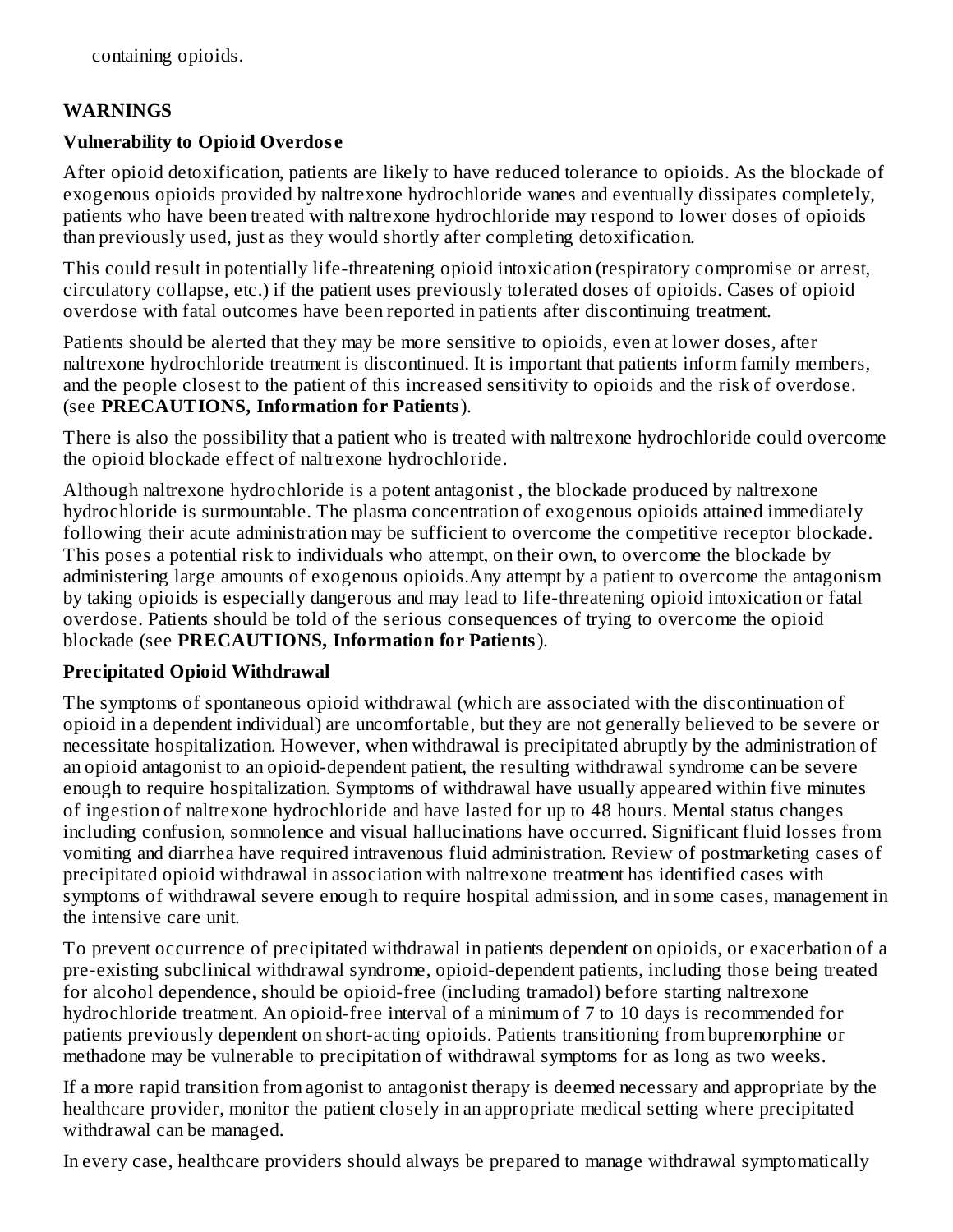with non-opioid medications because there is no completely reliable method for determining whether a patient has had an adequate opioid-free period. A naloxone challenge test may be helpful; however, a few case reports have indicated that patients may experience precipitated withdrawal despite having a negative urine toxicology screen or tolerating a naloxone challenge test (usually in the setting of transitioning from buprenorphine treatment). Patients should be made aware of the risks associated with precipitated withdrawal and encouraged to give an accurate account of last opioid use. Patients treated for alcohol dependence with naltrexone hydrochloride should also be assessed for underlying opioid dependence and for any recent use of opioids prior to initiation of treatment with naltrexone hydrochloride. Precipitated opioid withdrawal has been observed in alcohol-dependent patients in circumstances where the prescriber had been unaware of the additional use of opioids or codependence on opioids.

#### **Hepatotoxicity**

Cases of hepatitis and clinically significant liver dysfunction were observed in association with naltrexone hydrochloride exposure during the clinical development program and in the postmarketing period. Transient, asymptomatic hepatic transaminase elevations were also observed in the clinical trials and postmarketing period. When patients presented with elevated transaminases, there were often other potential causative or contributory etiologies identified, including pre-existing alcoholic liver disease, hepatitis B and/or C infection, and concomitant usage of other potentially hepatotoxic drugs. Although clinically significant liver dysfunction is not typically recognized as a manifestation of opioid withdrawal, opioid withdrawal that is precipitated abruptly may lead to systemic sequelae, including acute liver injury.

Patients should be warned of the risk of hepatic injury and advised to seek medical attention if they experience symptoms of acute hepatitis. Use of naltrexone hydrochloride should be discontinued in the event of symptoms and/or signs of acute hepatitis.

## **Depression and Suicidality**

Depression, suicide, attempted suicide and suicidal ideation have been reported in the postmarketing experience with naltrexone hydrochloride used in the treatment of opioid dependence. No causal relationship has been demonstrated. In the literature, endogenous opioids have been theorized to contribute to a variety of conditions.

Alcohol-and opioid-dependent patients, including those taking naltrexone hydrochloride, should be monitored for the development of depression or suicidal thinking. Families and caregivers of patients being treated with naltrexone hydrochloride should be alerted to the need to monitor patients for the emergence of symptoms of depression or suicidality, and to report such symptoms to the patient's healthcare provider.

## **Ultra Rapid Opioid Withdrawal**

Safe use of naltrexone hydrochloride in ultra rapid opiate detoxification programs has not been established (see **ADVERSE REACTIONS).**

## **PRECAUTIONS**

## **General**

*When Reversal of Naltrexone Hydrochloride Blockade is Required:- for Pain Management* In an emergency situation in patients receiving fully blocking doses of naltrexone hydrochloride, a suggested plan of management is regional analgesia, conscious sedation with a benzodiazepine, use of non-opioid analgesics or general anesthesia.

In a situation requiring opioid analgesia, the amount of opioid required may be greater than usual, and the resulting respiratory depression may be deeper and more prolonged.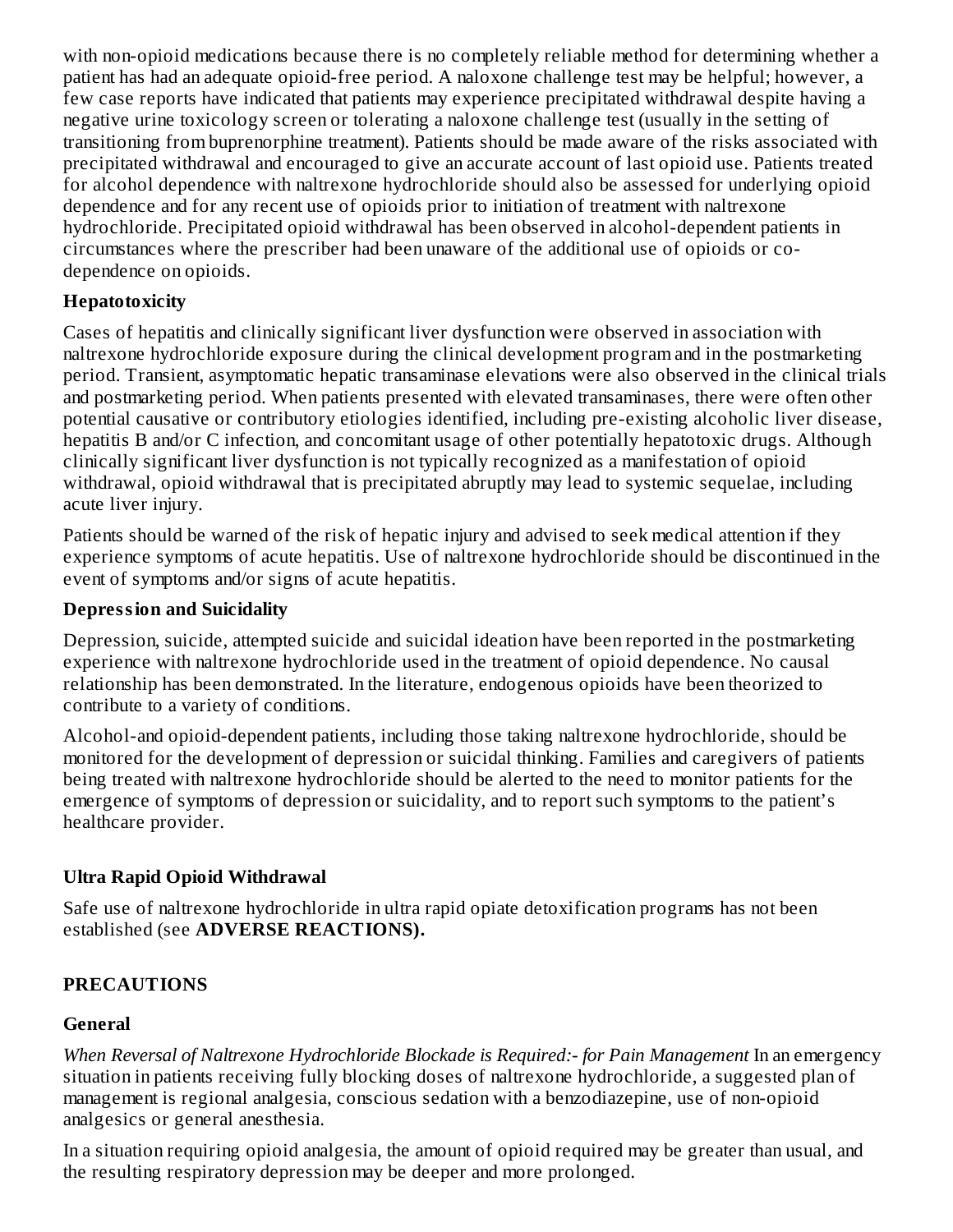A rapidly acting opioid analgesic which minimizes the duration of respiratory depression is preferred. The amount of analgesic administered should be titrated to the needs of the patient. Non-receptor mediated actions may occur and should be expected (e.g., facial swelling, itching, generalized erythema, or bronchoconstriction) presumably due to histamine release.

Irrespective of the drug chosen to reverse naltrexone hydrochloride blockade, the patient should be monitored closely by appropriately trained personnel in a setting equipped and staffed for cardiopulmonary resuscitation.

# **Special Risk Patients**

*Renal Impairment* Naltrexone hydrochloride and its primary metabolite are excreted primarily in the urine, and caution is recommended in administering the drug to patients with renal impairment.

*Hepatic Impairment* An increase in naltrexone AUC of approximately 5- and 10-fold in patients with compensated and decompensated liver cirrhosis, respectively, compared with subjects with normal liver function has been reported. These data also suggest that alterations in naltrexone bioavailability are related to liver disease severity.

**Information for Patients** It is recommended that the prescribing physician relate the following information to patients being treated with naltrexone hydrochloride:

You have been prescribed naltrexone hydrochloride as part of the comprehensive treatment for your alcoholism or drug dependence. You should carry identification to alert medical personnel to the fact that you are taking naltrexone hydrochloride. A naltrexone hydrochloride medication card may be obtained from your physician and can be used for this purpose. Carrying the identification card should help to ensure that you can obtain adequate treatment in an emergency. If you require medical treatment, be sure to tell the treating physician that you are receiving naltrexone hydrochloride therapy.You should take naltrexone hydrochloride as directed by your physician.

- Advise patients that if they previously used opioids, they may be more sensitive to lower doses of opioids and at risk of accidental overdose should they use opioids after naltrexone hydrochloride treatment is discontinued or temporarily interrupted. It is important that patients inform family members and the people closest to the patient of this increased sensitivity to opioids and the risk of overdose.
- Advise patients that because naltrexone hydrochloride can block the effects of opioids, patients will not perceive any effect if they attempt to self-administer heroin or any other opioid drug, in small doses while on naltrexone hydrochloride Further, emphasize that administration of large doses of heroin or any other opioid to try to bypass the blockade and get high while on naltrexone hydrochloride, may lead to serious injury, coma., or death.
- Patients on naltrexone hydrochloride may not experience the expected effects from opioidcontaining analgesic, antidiarrheal, or antitussive medications.
- Patients should be off all opioids, including opioid-containing medicines, for a minimum of 7 to 10 days before starting naltrexone hydrochloride in order to avoid precipitation of opioid withdrawal. Patients transitioning from buprenorphine or methadone may be vulnerable to precipitation of withdrawal symptoms for as long as two weeks. Ensure that patients understand that withdrawal precipitated by administration of an opioid antagonist may be severe enough to require hospitalization if they have not been opioid-free for an adequate period of time, and is different from the experience of spontaneous withdrawal that occurs with discontinuation of opioid in a dependent individual. Advise patients that they should not take naltrexone hydrochloride if they have any symptoms of opioid withdrawal. Advise all patients, including those with alcohol dependence, that it is imperative to notify healthcare providers of any recent use of opioids or any history of opioid dependence before starting naltrexone hydrochloride to avoid precipitation of opioid withdrawal.
- Advise patients that naltrexone hydrochloride may cause liver injury. Patients should immediately notify their physician if they develop symptoms and/or signs of liver disease.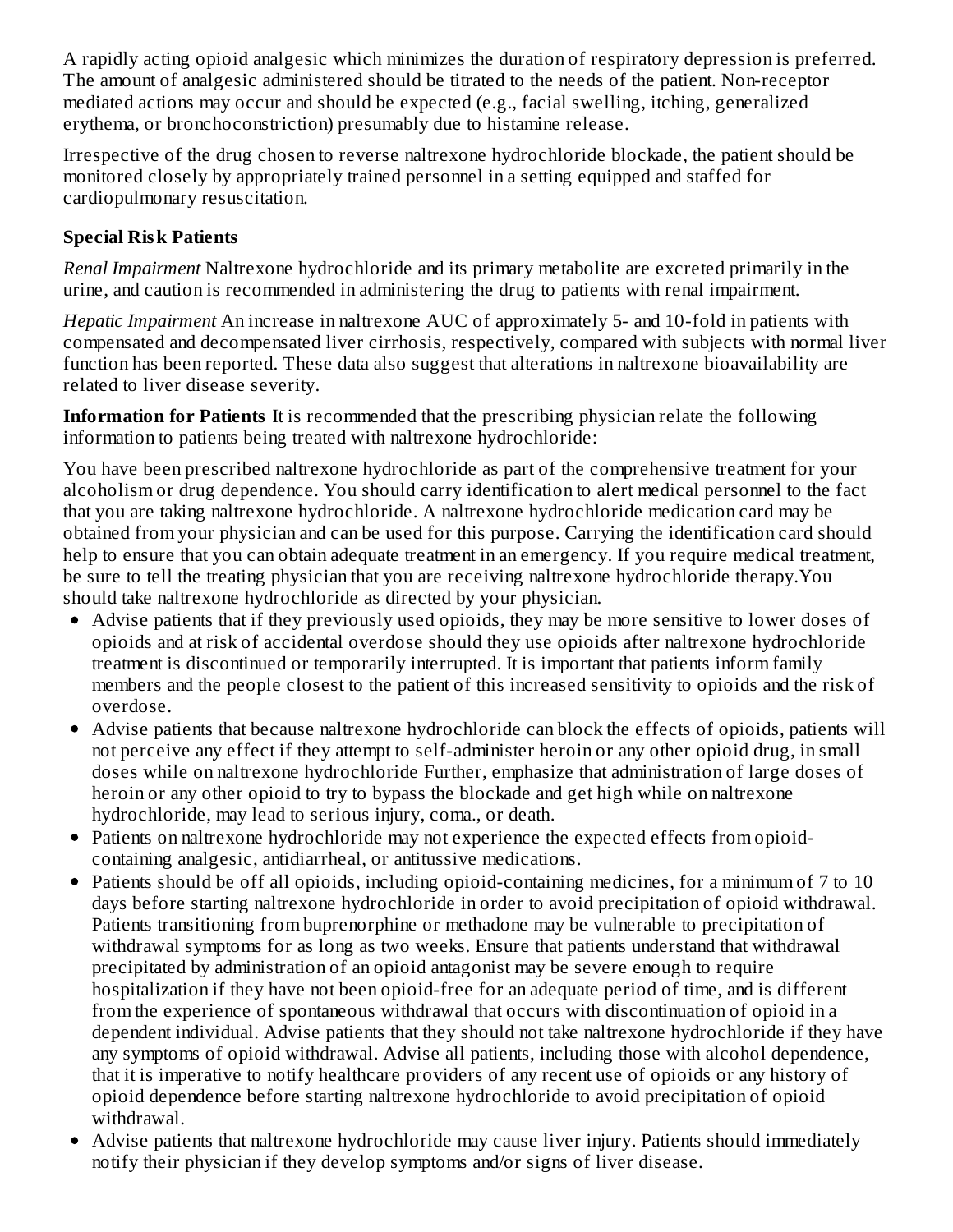- Advise patients that they may experience depression while taking naltrexone hydrochloride. It is important that patients inform family members and the people closest to the patient that they are taking naltrexone hydrochloride and that they should call a doctor right away should they become depressed or experience symptoms of depression.
- Advise patients that naltrexone hydrochloride has been shown to be effective only when used as part of a treatment program that includes counseling and support.
- Advise patients that dizziness may occur with naltrexone hydrochloride treatment, and they should avoid driving or operating heavy machinery until they have determined how naltrexone hydrochloride affects them.
- Advise patients to notify their physician if they:
	- o become pregnant or intend to become pregnant during treatment with naltrexone hydrochloride.
	- o are breast-feeding.
	- o experience other unusual or significant side effects while on naltrexone hydrochloride therapy.

#### **Laboratory Tests**

Naltrexone hydrochloride does not interfere with thin-layer, gas-liquid, and high pressure liquid chromatographic methods which may be used for the separation and detection of morphine, methadone or quinine in the urine. Naltrexone hydrochloride may or may not interfere with enzymatic methods for the detection of opioids depending on the specificity of the test. Please consult the test manufacturer for specific details.

#### **Drug Interactions**

Studies to evaluate possible interactions between naltrexone hydrochloride and drugs other than opiates have not been performed. Consequently, caution is advised if the concomitant administration of naltrexone hydrochloride and other drugs is required.

The safety and efficacy of concomitant use of naltrexone hydrochloride and disulfiram is unknown, and the concomitant use of two potentially hepatotoxic medications is not ordinarily recommended unless the probable benefits outweigh the known risks.

Lethargy and somnolence have been reported following doses of naltrexone hydrochloride and thioridazine.

Patients taking naltrexone hydrochloride may not benefit from opioid containing medicines, such as cough and cold preparations, antidiarrheal preparations, and opioid analgesics. In an emergency situation when opioid analgesia must be administered to a patient receiving naltrexone hydrochloride, the amount of opioid required may be greater than usual, and the resulting respiratory depression may be deeper and more prolonged (see **PRECAUTIONS**)

**Carcinogenesis, Mutagenesis and Impairment of Fertility** The following statements are based on the results of experiments in mice and rats. The potential carcinogenic, mutagenic and fertility effects of the metabolite 6-β-naltrexol are unknown.

In a two-year carcinogenicity study in rats, there were small increases in the numbers of testicular mesotheliomas in males and tumors of vascular origin in males and females. The incidence of mesothelioma in males given naltrexone at a dietary dose of 100 mg/kg/day (600 mg/m  $^2$ /day; 16 times the recommended therapeutic dose, based on body surface area) was 6%, compared with a maximum historical incidence of 4%. The incidence of vascular tumors in males and females given dietary doses of 100 mg/kg/day (600 mg/m<sup>2</sup>/day) was 4%, but only the incidence in females was increased compared with a maximum historical control incidence of 2%. There was no evidence of carcinogenicity in a twoyear dietary study with naltrexone in male and female mice.

There was limited evidence of a weak genotoxic effect of naltrexone in one gene mutation assay in a mammalian cell line, in the *Drosophila* recessive lethal assay, and in non-specific DNA repair tests with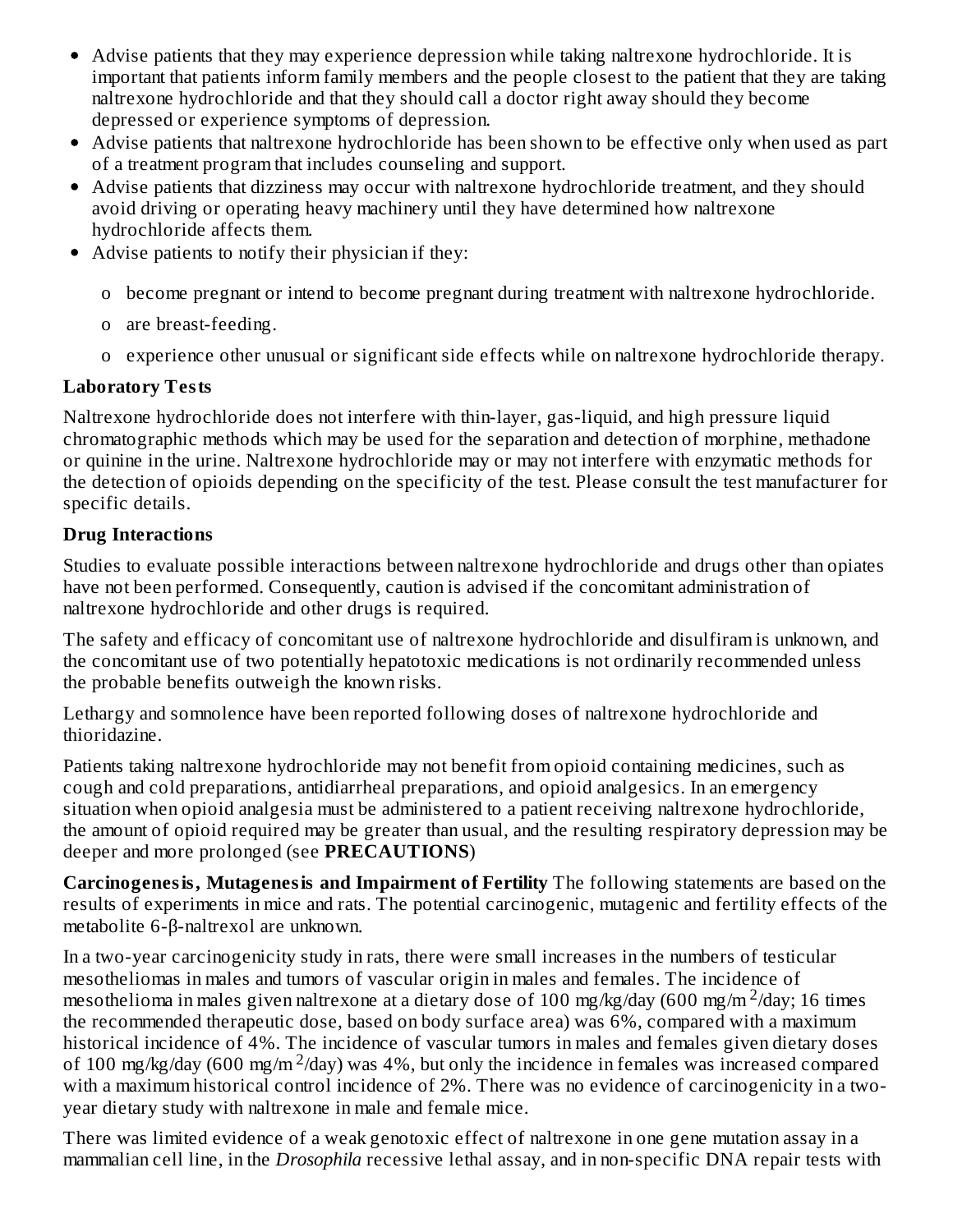*E. coli.* However, no evidence of genotoxic potential was observed in a range of other *in vitro* tests, including assays for gene mutation in bacteria, yeast, or in a second mammalian cell line, a chromosomal aberration assay, and an assay for DNA damage in human cells. Naltrexone did not exhibit clastogenicity in an *in vivo* mouse micronucleus assay.

Naltrexone (100 mg/kg/day [600 mg/m<sup>2</sup>/day] PO; 16 times the recommended therapeutic dose, based on body surface area) caused a significant increase in pseudopregnancy in the rat. A decrease in the pregnancy rate of mated female rats also occurred. There was no effect on male fertility at this dose level. The relevance of these observations to human fertility is not known.

## **Pregnancy:Teratogenic Effects**

*Pregnancy Category C:-* Naltrexone has been shown to increase the incidence of early fetal loss when given to rats at doses  $\geq 30$  mg/kg/day (180 mg/m<sup>2</sup>/day; 5 times the recommended therapeutic dose, based on body surface area) and to rabbits at oral doses  $\geq 60$  mg/kg/day (720 mg/m<sup>2</sup>/day; 18 times the recommended therapeutic dose, based on body surface area). There was no evidence of teratogenicity when naltrexone was administered orally to rats and rabbits during the period of major organogenesis at doses up to 200 mg/kg/day (32 and 65 times the recommended therapeutic dose, respectively, based on body surface area).

Rats do not form appreciable quantities of the major human metabolite, 6-β-naltrexol; therefore, the potential reproductive toxicity of the metabolite in rats is not known.

There are no adequate and well-controlled studies in pregnant women. Naltrexone hydrochloride should be used during pregnancy only if the potential benefit justifies the potential risk to the fetus.

**Labor and Delivery** Whether or not naltrexone hydrochloride affects the duration of labor and delivery is unknown.

**Nursing Mothers** In animal studies, naltrexone and 6-β-naltrexol were excreted in the milk of lactating rats dosed orally with naltrexone. Whether or not naltrexone hydrochloride is excreted in human milk is unknown. Because many drugs are excreted in human milk, caution should be exercised when naltrexone hydrochloride is administered to a nursing woman.

**Pediatric** Use The safe use of naltrexone hydrochloride in pediatric patients younger than 18 years old has not been established.

# **ADVERSE REACTIONS**

During two randomized, double-blind placebo-controlled 12 week trials to evaluate the efficacy of naltrexone hydrochloride as an adjunctive treatment of alcohol dependence, most patients tolerated naltrexone hydrochloride well. In these studies, a total of 93 patients received naltrexone hydrochloride at a dose of 50 mg once daily. Five of these patients discontinued naltrexone hydrochloride because of nausea. No serious adverse events were reported during these two trials.

While extensive clinical studies evaluating the use of naltrexone hydrochloride in detoxified, formerly opioid-dependent individuals failed to identify any single, serious untoward risk of naltrexone hydrochloride use, placebo-controlled studies employing up to five-fold higher doses of naltrexone hydrochloride (up to 300 mg per day) than that recommended for use in opiate receptor blockade have shown that naltrexone hydrochloride causes hepatocellular injury in a substantial proportion of patients exposed at higher doses (see **WARNINGS** and **PRECAUTIONS: Laboratory Tests).**

Aside from this finding, and the risk of precipitated opioid withdrawal, available evidence does not incriminate naltrexone hydrochloride, used at any dose, as a cause of any other serious adverse reaction for the patient who is"opioid free." It is critical to recognize that naltrexone hydrochloride can precipitate or exacerbate abstinence signs and symptoms in any individual who is not completely free of exogenous opioids.

Patients with addictive disorders, especially opioid addiction, are at risk for multiple numerous adverse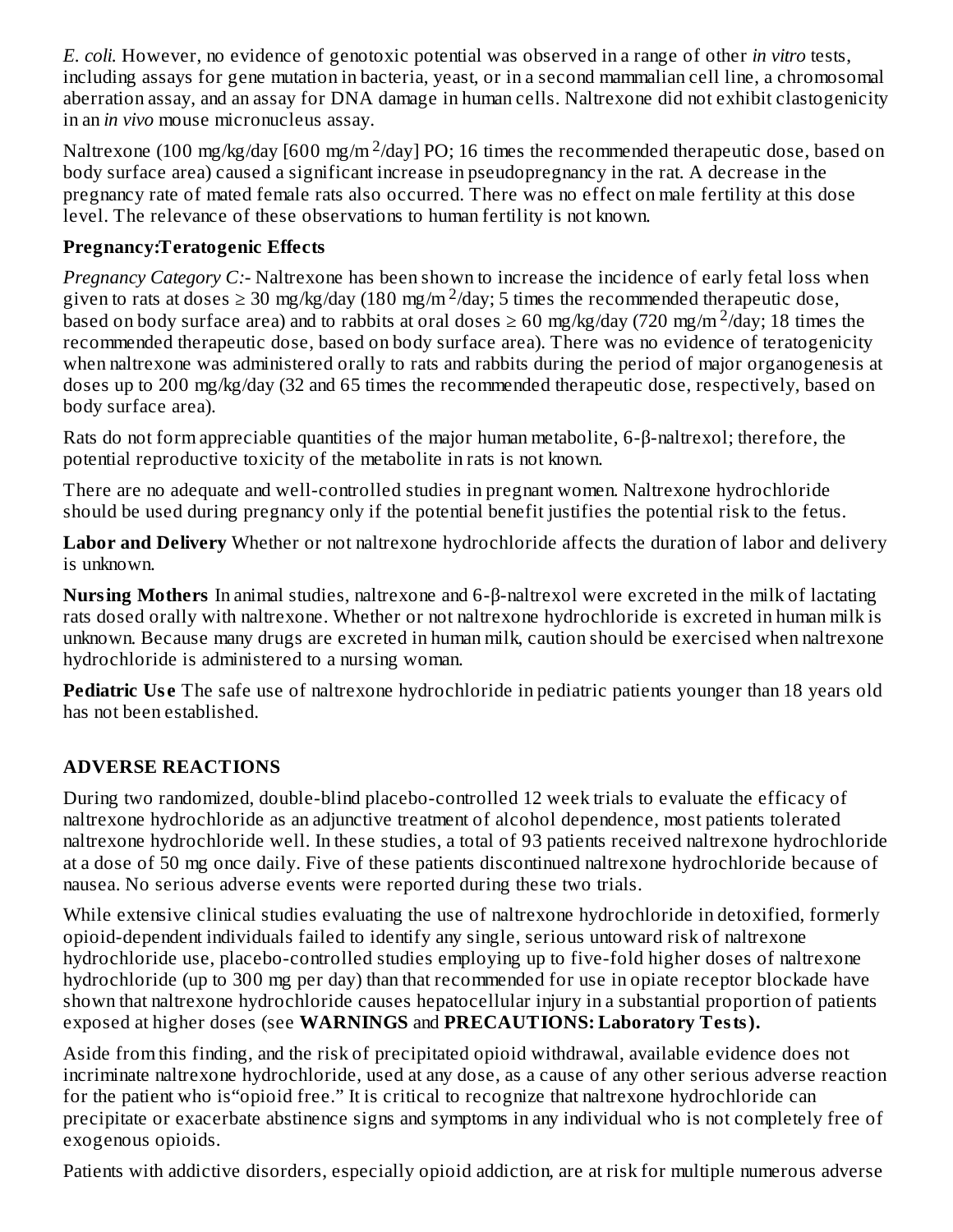events and abnormal laboratory findings, including liver function abnormalities. Data from both controlled and observational studies suggest that these abnormalities, other than the dose-related hepatotoxicity described above, are not related to the use of naltrexone hydrochloride.

Among opioid free individuals, naltrexone hydrochloride administration at the recommended dose has not been associated with a predictable profile of serious adverse or untoward events. However, as mentioned above, among individuals using opioids, naltrexone hydrochloride may cause serious withdrawal reactions (see **CONTRAINDICATIONS, WARNINGS, DOSAGE AND ADMINISTRATION).**

## **Reported Advers e Events**

Naltrexone hydrochloride has not been shown to cause significant increases in complaints in placebocontrolled trials in patients known to be free of opioids for more than 7 to 10 days. Studies in alcoholic populations and in volunteers in clinical pharmacology studies have suggested that a small fraction of patients may experience an opioid withdrawal-like symptom complex consisting of tearfulness, mild nausea, abdominal cramps, restlessness, bone or joint pain, myalgia, and nasal symptoms. This may represent the unmasking of occult opioid use, or it may represent symptoms attributable to naltrexone. A number of alternative dosing patterns have been recommended to try to reduce the frequency of these complaints.

## **Alcoholism**

In an open label safety study with approximately 570 individuals with alcoholism receiving naltrexone hydrochloride, the following new-onset adverse reactions occurred in 2% or more of the patients: nausea (10%), headache (7%), dizziness (4%), nervousness (4%), fatigue (4%), insomnia (3%), vomiting (3%), anxiety (2%) and somnolence (2%).

Depression, suicidal ideation, and suicidal attempts have been reported in all groups when comparing naltrexone, placebo, or controls undergoing treatment for alcoholism.

|                  | <b>RATE RANGES OF NEW</b> |             |  |
|------------------|---------------------------|-------------|--|
|                  | <b>ONSET EVENTS</b>       |             |  |
|                  | Naltrexone                | Placebo     |  |
| Depression       | 0 to $15%$                | 0 to 17%    |  |
| Suicide          | 0 to $1\%$                | $0$ to $3%$ |  |
| Attempt/Ideation |                           |             |  |

Although no causal relationship with naltrexone hydrochloride is suspected, physicians should be aware that treatment with naltrexone hydrochloride does not reduce the risk of suicide in these patients (see **PRECAUTIONS).**

## **Opioid Addiction**

The following adverse reactions have been reported both at baseline and during the naltrexone hydrochloride clinical trials in opioid addiction at an incidence rate of more than 10%:

Difficulty sleeping, anxiety, nervousness, abdominal pain/cramps, nausea and/or vomiting, low energy, joint and muscle pain, and headache.

The incidence was less than 10% for:

Loss of appetite, diarrhea, constipation, increased thirst, increased energy, feeling down, irritability, dizziness, skin rash, delayed ejaculation, decreased potency, and chills.

The following events occurred in less than 1% of subjects:

*Respiratory:*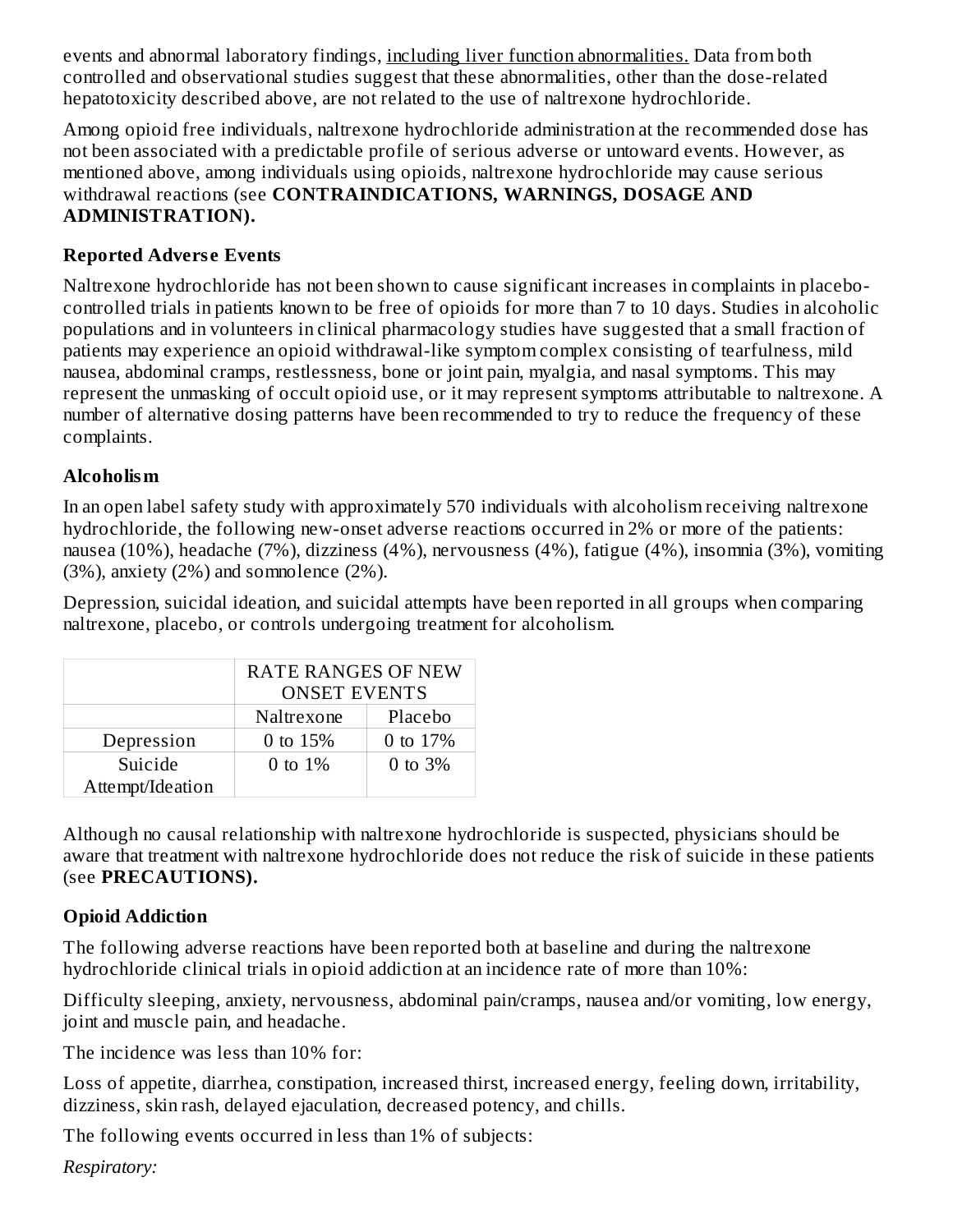Nasal congestion, itching, rhinorrhea, sneezing, sore throat, excess mucus or phlegm, sinus trouble, heavy breathing, hoarseness, cough, shortness of breath.

#### *Cardiovascular:*

Nose bleeds, phlebitis, edema, increased blood pressure, non-specific ECG changes, palpitations, tachycardia.

*Gastrointestinal:*

Excessive gas, hemorrhoids, diarrhea, ulcer.

*Musculoskeletal:*

Painful shoulders, legs or knees; tremors, twitching.

*Genitourinary:*

Increased frequency of, or discomfort during, urination; increased or decreased sexual interest.

*Dermatologic:*

Oily skin, pruritus, acne, athlete's foot, cold sores, alopecia.

*Psychiatric:*

Depression, paranoia, fatigue, restlessness, confusion, disorientation, hallucinations, nightmares, bad dreams.

#### *Special senses:*

Eyes-blurred, burning, light sensitive, swollen, aching, strained; ears-"clogged", aching, tinnitus.

*General:*

Increased appetite, weight loss, weight gain, yawning, somnolence, fever, dry mouth, head"pounding", inguinal pain, swollen glands,"side" pains, cold feet,"hot spells."

*Postmarketing Experience* Data collected from postmarketing use of naltrexone hydrochloride show that most events usually occur early in the course of drug therapy and are transient. It is not always possible to distinguish these occurrences from those signs and symptoms that may result from a withdrawal syndrome. Events that have been reported include anorexia, asthenia, chest pain, fatigue, headache, hot flushes, malaise, changes in blood pressure, agitation, dizziness, hyperkinesia, nausea, vomiting, tremor, abdominal pain, diarrhea, palpitations, myalgia, anxiety, confusion, euphoria, hallucinations, insomnia, nervousness, somnolence, abnormal thinking, dyspnea, rash, increased sweating, vision abnormalities, and idiopathic thrombocytopenic purpura.

In some individuals the use of opioid antagonists has been associated with a change in baseline levels of some hypothalamic, pituitary, adrenal, or gonadal hormones. The clinical significance of such changes is not fully understood.

Adverse events, including withdrawal symptoms and death, have been reported with the use of naltrexone hydrochloride in ultra rapid opiate detoxification programs. The cause of death in these cases is not known (see **WARNINGS).**

*Laboratory Tests* In a placebo controlled study in which naltrexone hydrochloride was administered to obese subjects at a dose approximately five-fold that recommended for the blockade of opiate receptors (300 mg per day), 19% (5/26) of naltrexone hydrochloride recipients and 0% (0/24) of placebo-treated patients developed elevations of serum transaminases (i.e., peak ALT values ranging from 121 to 532; or 3 to 19 times their baseline values) after three to eight weeks of treatment. The patients involved were generally clinically asymptomatic, and the transaminase levels of all patients on whom follow-up was obtained returned to (or toward) baseline values in a matter of weeks.

Transaminase elevations were also observed in other placebo controlled studies in which exposure to naltrexone hydrochloride at doses above the amount recommended for the treatment of alcoholism or opioid blockade consistently produced more numerous and more significant elevations of serum transaminases than did placebo. Transaminase elevations occurred in 3 of 9 patients with Alzheimer's Disease who received naltrexone hydrochloride (at doses up to 300 mg/day) for 5 to 8 weeks in an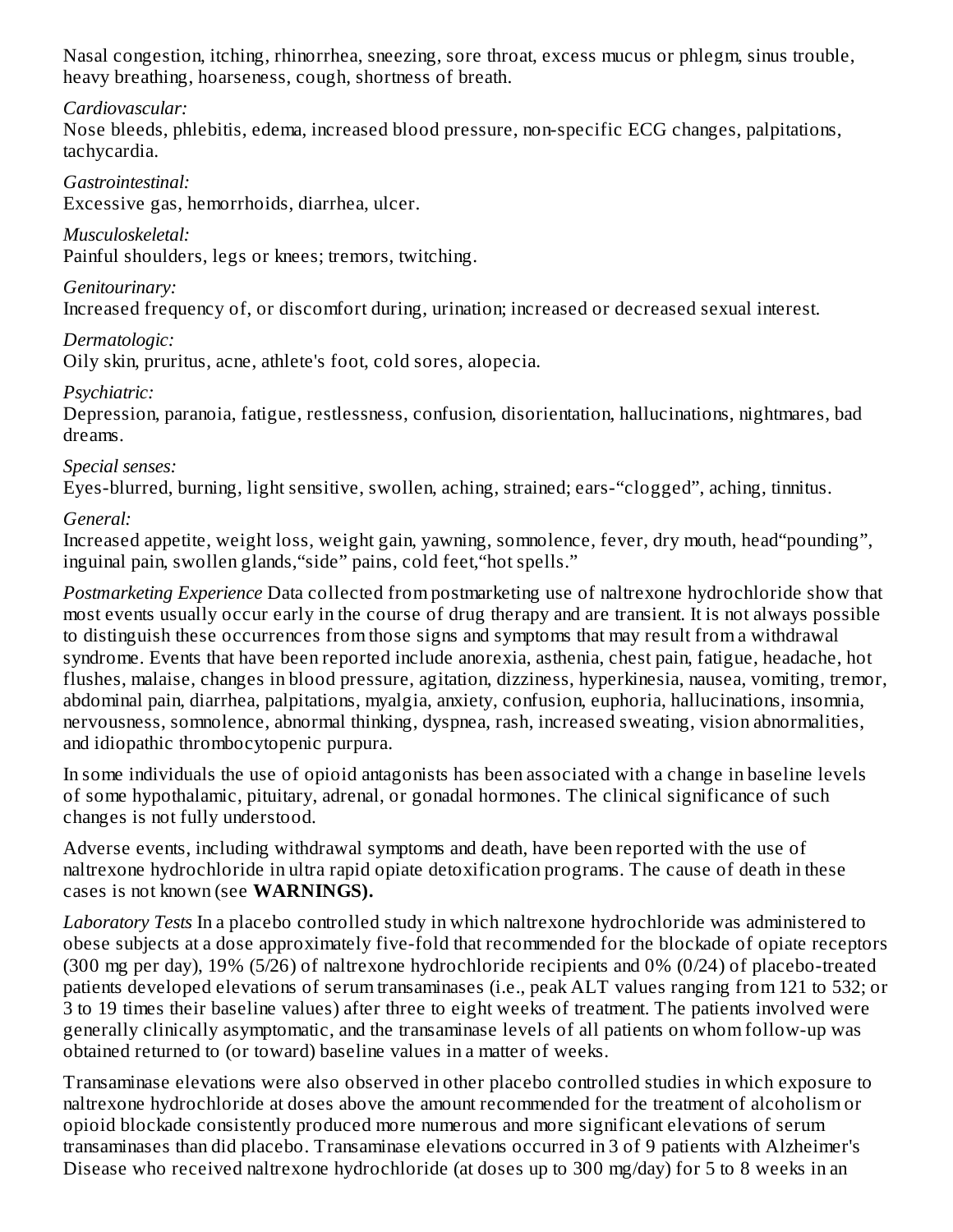open clinical trial.

## **DRUG ABUSE AND DEPENDENCE**

Naltrexone hydrochloride is a pure opioid antagonist. It does not lead to physical or psychological dependence. Tolerance to the opioid antagonist effect is not known to occur.

## **OVERDOSAGE**

There is limited clinical experience with naltrexone hydrochloride overdosage in humans. In one study, subjects who received 800 mg daily naltrexone hydrochloride for up to one week showed no evidence of toxicity.

In the mouse, rat and guinea pig, the oral LD  $_{50s}$  were 1,100 to 1,550 mg/kg; 1,450 mg/kg; and 1,490 mg/kg; respectively. High doses of naltrexone hydrochloride (generally  $\geq 1,000$  mg/kg) produced salivation, depression/reduced activity, tremors, and convulsions. Mortalities in animals due to highdose naltrexone hydrochloride administration usually were due to clonic-tonic convulsions and/or respiratory failure.

#### **Treatment of Overdosage**

In view of the lack of actual experience in the treatment of naltrexone hydrochloride overdose, patients should be treated symptomatically in a closely supervised environment. Physicians should contact a poison control center for the most up-to-date information.

## **DOSAGE AND ADMINISTRATION**

To reduce the risk of precipitated withdrawal in patients dependent on opioids, or exacerbation of a preexisting subclinical withdrawal syndrome, opioid-dependent patients, including those being treated for alcohol dependence, should be opioid-free (including tramadol) before starting naltrexone hydrochloride treatment. An opioid-free interval of a minimum of 7 to 10 days is recommended for patients previously dependent on short-acting opioids.

#### **Switching from Buprenorphine, Buprenorphine/Naloxone, or Methadone**

There are no systematically collected data that specifically address the switch from buprenorphine or methadone to naltrexone hydrochloride; however, review of postmarketing case reports have indicated that some patients may experience severe manifestations of precipitated withdrawal when being switched from opioid agonist therapy to opioid antagonist therapy (see **WARNINGS**).Patients transitioning from buprenorphine or methadone may be vulnerable to precipitation of withdrawal symptoms for as long as 2 weeks. Healthcare providers should be prepared to manage withdrawal symptomatically with non-opioid medications.

## **Treatment of Alcoholism**

A dose of 50 mg once daily is recommended for most patients The placebo-controlled studies that demonstrated the efficacy of naltrexone hydrochloride as an adjunctive treatment of alcoholism used a dose regimen of naltrexone hydrochloride 50 mg once daily for up to 12 weeks. Other dose regimens or durations of therapy were not evaluated in these trials.

Naltrexone hydrochloride should be considered as only one of many factors determining the success of treatment of alcoholism. Factors associated with a good outcome in the clinical trials with naltrexone hydrochloride were the type, intensity, and duration of treatment; appropriate management of comorbid conditions; use of community-based support groups; and good medication compliance. To achieve the best possible treatment outcome, appropriate compliance-enhancing techniques should be implemented for all components of the treatment program, especially medication compliance.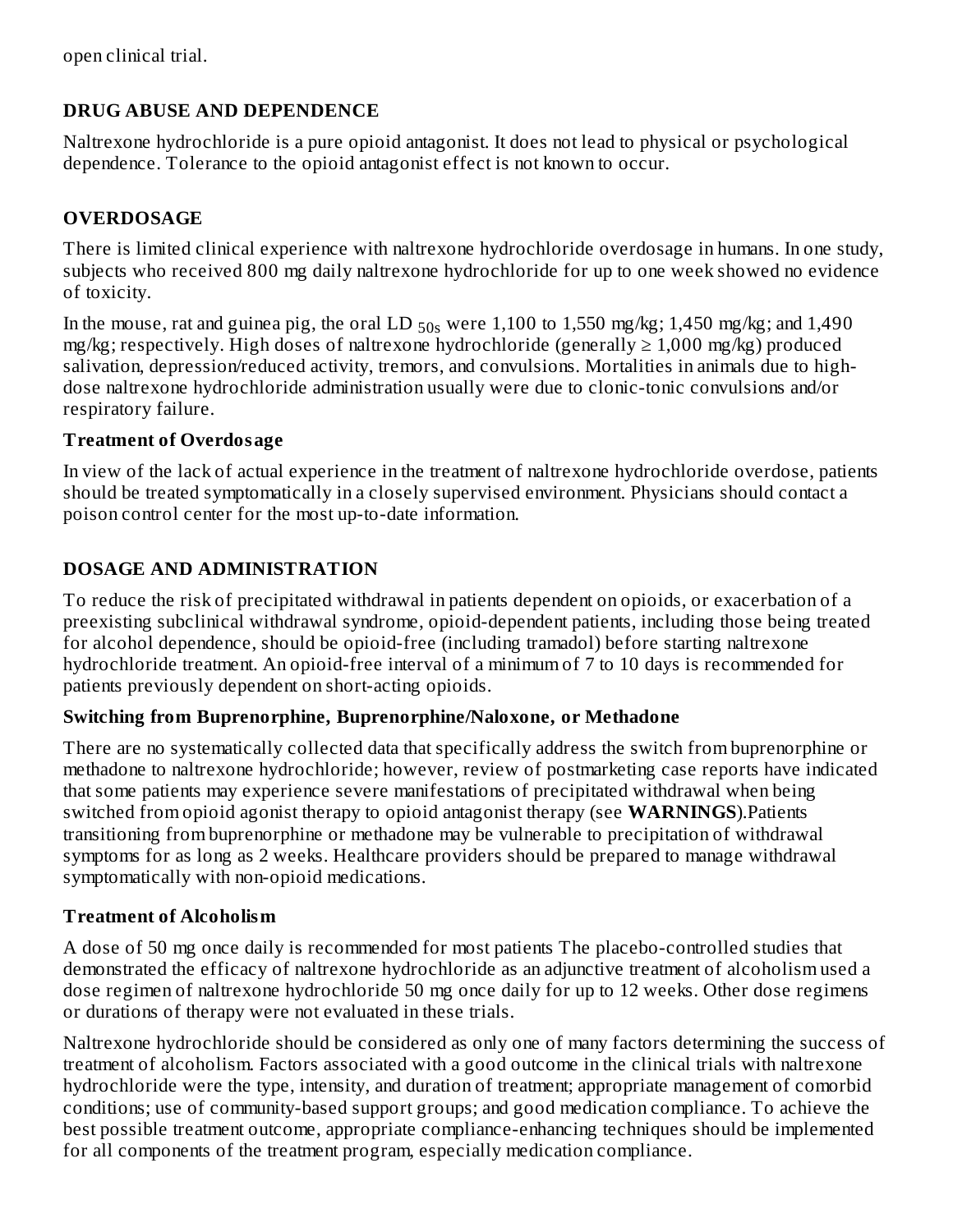## **Treatment of Opioid Dependence**

Treatment should be initiated with an initial dose of 25 mg of naltrexone hydrochloride. If no withdrawal signs occur, the patient may be started on 50 mg a day thereafter.

A dose of 50 mg once a day will produce adequate clinical blockade of the actions of parenterally administered opioids. As with many non-agonist treatments for addiction, naltrexone hydrochloride is of proven value only when given as part of a comprehensive plan of management that includes some measure to ensure the patient takes the medication.

#### **Naloxone Challenge Test**

Clinicians are reminded that there is no completely reliable method for determining whether a patient has had an adequate opioid-free period. A naloxone challenge test may be helpful if there is any question of occult opioid dependence,If signs of opioid withdrawal are still observed following naloxone challenge, treatment with, naltrexone hydrochloride should not be attempted. The naloxone challenge can be repeated in 24 hours.

The naloxone challenge test should not be performed in a patient showing clinical signs or symptoms of opioid withdrawal, or in a patient whose urine contains opioids. The naloxone challenge test may be administered by either the intravenous or subcutaneous routes.

#### **Intravenous**

Inject 0.2 mg naloxone. Observe for 30 seconds for signs or symptoms of withdrawal. If no evidence of withdrawal, inject 0.6 mg of naloxone. Observe for an additional 20 minutes.

## **Subcutaneous**

Administer 0.8 mg naloxone.

Observe for 20 minutes for signs or symptoms of withdrawal. Note: Individual patients, especially those with opioid dependence, may respond to lower doses of naloxone. In some cases, 0.1 mg IV naloxone has produced a diagnostic response.

## **Interpretation of the Challenge**

Monitor vital signs and observe the patient for signs and symptoms of opioid withdrawal. These may include but are not limited to: nausea, vomiting, dysphoria, yawning, sweating, tearing, rhinorrhea, stuffy nose, craving for opioids, poor appetite, abdominal cramps, sense of fear, skin erythema, disrupted sleep patterns, fidgeting, uneasiness, poor ability to focus, mental lapses, muscle aches or cramps, pupillary dilation, piloerection, fever, changes in blood pressure, pulse or temperature, anxiety, depression, irritability, backache, bone or joint pains, tremors, sensations of skin crawling, or fasciculations. If signs or symptoms of withdrawal appear, the test is positive and no additional naloxone should be administered.

Warning: If the test is positive, do NOT initiate naltrexone hydrochloride therapy. Repeat the challenge in 24 hours. If the test is negative, naltrexone hydrochloride therapy may be started if no other contraindications are present. If there is any doubt about the result of the test, hold naltrexone hydrochloride and repeat the challenge in 24 hours.

## **Alternative Dosing Schedules**

A flexible approach to a dosing regimen may need to be employed in cases of supervised administration. Thus, patients may receive naltrexone hydrochloride tablets 50 mg every weekday with a 100 mg dose on Saturday, 100 mg every other day, or 150 mg every third day. The degree of blockade produced by naltrexone hydrochloride may be reduced by these extended dosing intervals.

There may be a higher risk of hepatocellular injury with single doses above 50 mg, and use of higher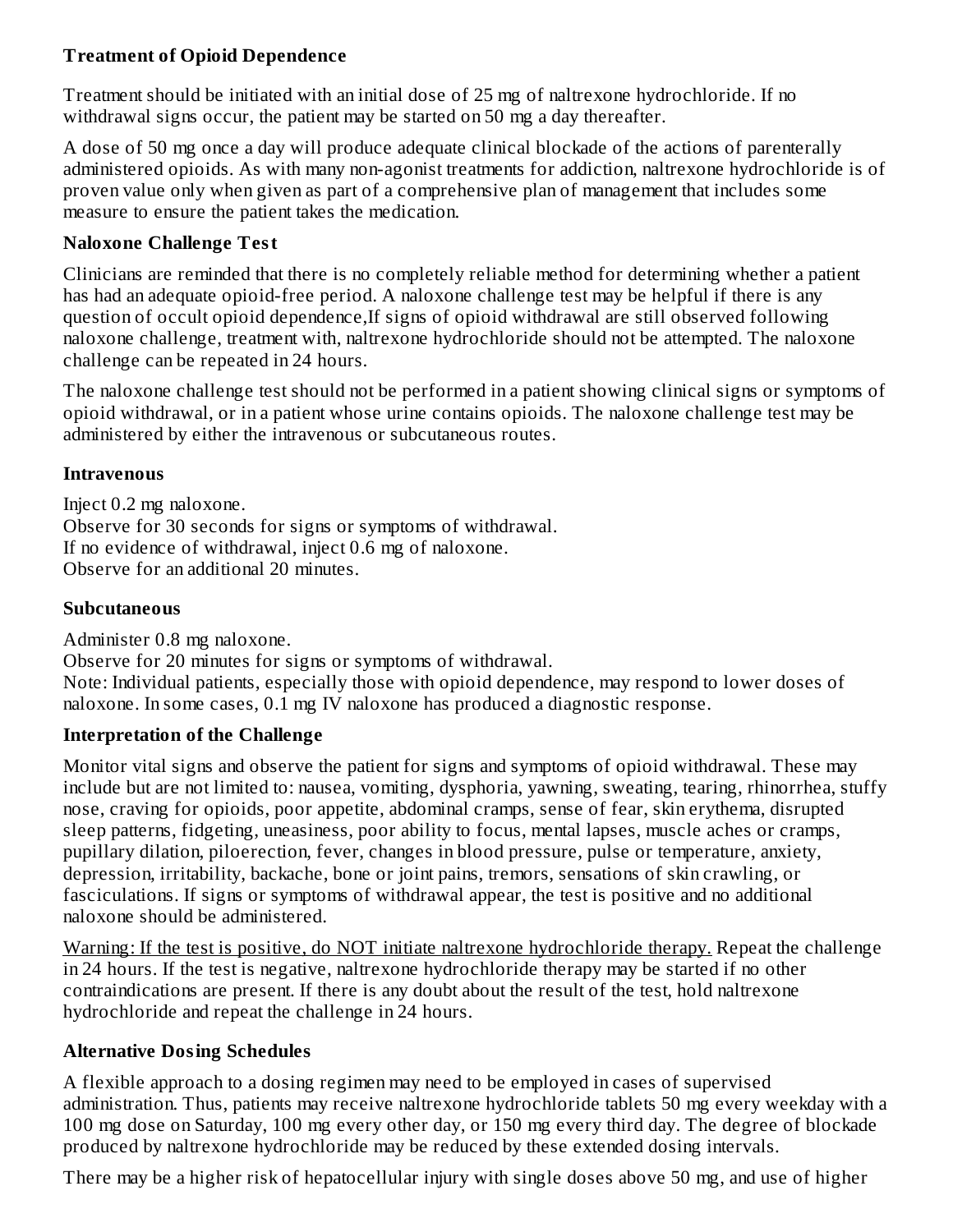doses and extended dosing intervals should balance the possible risks against the probable benefits (see **WARNINGS .)**

#### **Patient Compliance**

Naltrexone hydrochloride should be considered as only one of many factors determining the success of treatment. To achieve the best possible treatment outcome, appropriate compliance-enhancing techniques should be implemented for all components of the treatment program, including medication compliance.

#### **HOW SUPPLIED**

```
Product: 71335-0014
NDC: 71335-0014-1 30 TABLET, FILM COATED in a BOTTLE
NDC: 71335-0014-2 90 TABLET, FILM COATED in a BOTTLE
NDC: 71335-0014-3 60 TABLET, FILM COATED in a BOTTLE
NDC: 71335-0014-4 45 TABLET, FILM COATED in a BOTTLE
NDC: 71335-0014-5 120 TABLET, FILM COATED in a BOTTLE
NDC: 71335-0014-6 15 TABLET, FILM COATED in a BOTTLE
```
## **Naltrexone Hcl 50mg Tablet**



#### **NALTREXONE HYDROCHLORIDE**

naltrexone hydrochloride tablet, film coated

| <b>Product Information</b>                          |                         |                    |                               |  |          |  |  |
|-----------------------------------------------------|-------------------------|--------------------|-------------------------------|--|----------|--|--|
| Product Type                                        | HUMAN PRESCRIPTION DRUG | Item Code (Source) | NDC:71335-0014(NDC:16729-081) |  |          |  |  |
| <b>Route of Administration</b>                      | ORAL                    |                    |                               |  |          |  |  |
|                                                     |                         |                    |                               |  |          |  |  |
| <b>Active Ingredient/Active Moiety</b>              |                         |                    |                               |  |          |  |  |
| <b>Ingredient Name</b>                              |                         |                    | <b>Basis of Strength</b>      |  | Strength |  |  |
| $\blacksquare$ TINIT, 7037534100 D) (NJ LE TREVONIT |                         |                    | MAI TDEVONE                   |  |          |  |  |